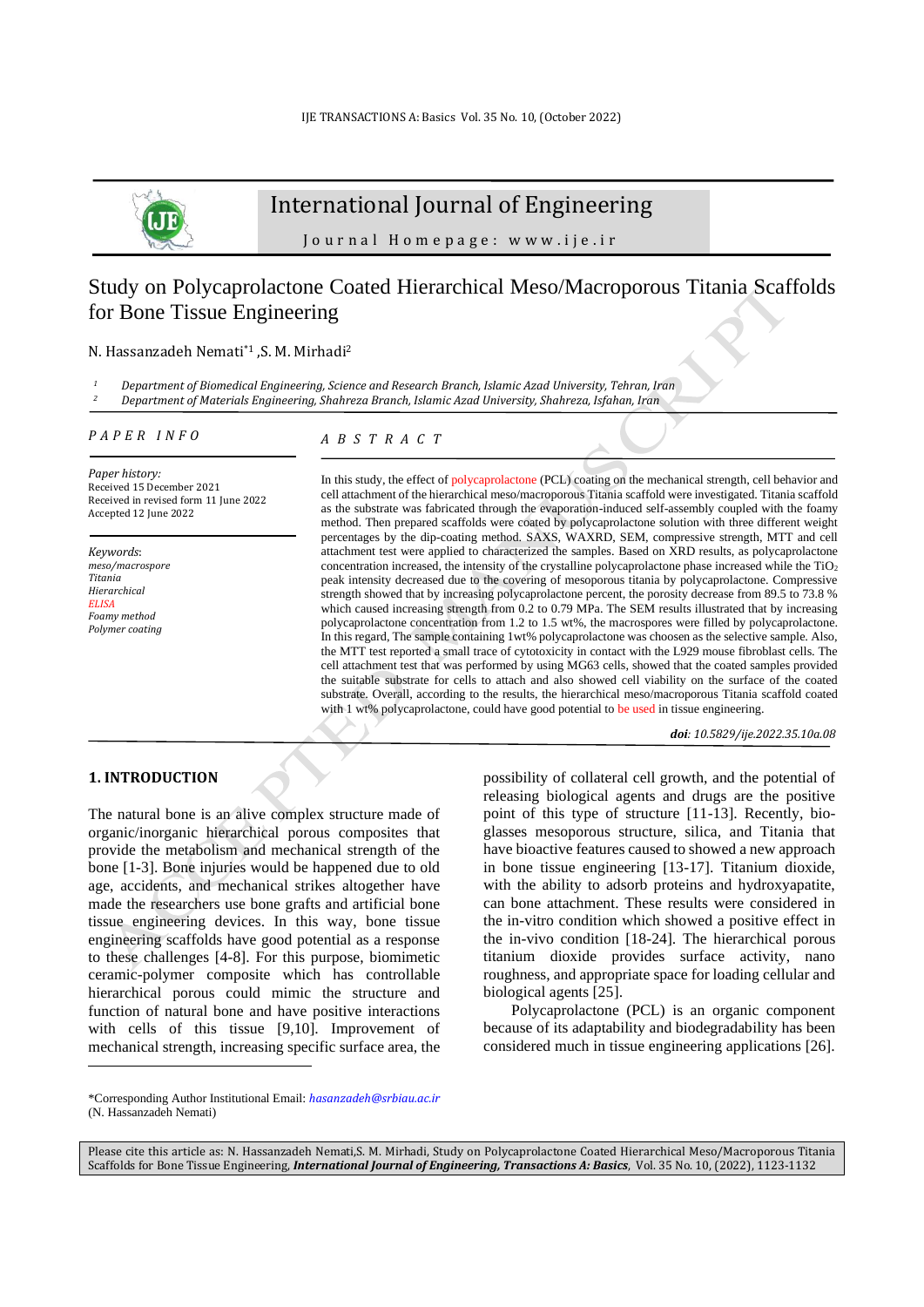Hybrid structures containing PCL and titanium dioxide can increase the corrosion resistance of biodegradable alloys by coating them [27,28] or to be used in drug release applications [29]. Some investigations also have focused on the use of PCL as an inorganic and titanium oxide with various designs as an inorganic component of the scaffolds for bone tissue repairing and regeneration. Some of them are mentioned in the following paragraph. Khoshroo et al. [30] designed and produced a scaffold for bone tissue engineering by exploiting the properties of PCL and combining it with titanium oxide nanotubes. De Santis et al. [31] investigated the cell compatibility and some features of the polycaprolactone/ hybrid titanium dioxide. Catauro et al. [32] studied the  $TiO<sub>2</sub>/PCL$  hybrid layers through sol-gel on the surface of the titanium by deep coating. They investigated the characterization and biological features of this hybrid that shows it's in vitro bioactivity of it. Hierarchical meso/macroporous structure provides suitable bio-inspired geometry structure for scaffolds. Also by literature survey, it could be concluded that by polymer coating of mentioned scaffolds, the biocompatibility improved. Also, by improvement of biological behavior, it could be potentially suitable for the targeted control of biological agents, which could prevent the body's defensive response and reject of scaffold which provides a appropriate cell differentiation. In another word, using polycaprolactone in the composition of the scaffold provides a better possibility for the formation of calcium phosphates [33].

So far, no studies have been performed on a hierarchical porous titanium oxide (titania) coated with PCL, which has been considered in the present work. For this purpose, a hierarchical porous Titania scaffold fabricated by EISA along with the foamy method [34] were coated with polycaprolactone polymer to enhance the mechanical strength and make the structure susceptible to the support of bioactive agents for bone tissue engineering applications.

# **2. MATERIALS AND METHODS**

# **2.1 Sample preparation**

The hierarchical meso/macroporous Titania scaffolds were synthesized as the substrate according to our previous studies[25, 31]. Briefly, Titanium (IV) butoxide  $(C_{16}H_{36}O_4Ti, 97\%,$  Sigma Aldrich) is the precursor, the tri-block F127 copolymer (99.5%, Sigma Aldrich) as the template, and anhydrous ethanol  $(C_2H_6O, 99.5\%$ , Sigma Aldrich), hydrochloric acid (HCl, 38 wt.%) and acetylacetone  $(C_5H_8O_2, 99.5\%$ , Sigma Aldrich) were used as the solvent and restrain the speed of hydrolysiscondensation. The sol-gel process according to Catauro et al. [35] and Li et al. [36] was used. In this regard, the mass ratio of F127/TBT/HCl/EtOH/AcAc was kept to 3/100/8/5/2, respectively and then, aged for 48h at room temperature and 40% humidity, the pre-cut polyurethane foam blocks (60 ppi) in size of  $1*1*1$ cm<sup>3</sup> were soaked in colloid for 2 minutes. Then the samples were squeezed to remove the extra solution and dried at room temperature for 72h. Finally, the samples were calcined in 550 $\mathrm{^{0}C}$  for 2h with a rate of  $4 \text{ }^0C/\text{min}$ .

To prepare the coating solution 1, 1.2, and 1.5wt% polycaprolactone (Sigma-Aldrich 80000 Mn) and chloroform (99% purity) were made in a container and ceramic scaffolds were immersed in it for 3 minutes. After that scaffolds were dried for 72h at room temperature. Table 1 summarized the sample designations, where the number before PCL represents the percentage of PCL.

**TABLE 1.** Titania scaffolds designations with PCL coating

| sample     | Amount of PCL (wt%) in the coating<br>solutions |  |
|------------|-------------------------------------------------|--|
| 0PCL       | Without any coating                             |  |
| 1PCL       |                                                 |  |
| $1.2$ PCL  | 1.2                                             |  |
| $1.5$ PCI. | -5                                              |  |
|            |                                                 |  |

## **2.2 Invitro cell viability**

To evaluate the in-vitro cell viability test, the fibroblast mouse cell (Mouse C34/connective tissue-L929) from the cell bank of Pasture Institue of Iran was provided. In this way, the massive cells were cultured in RPMI-1640 medium containing 50 unit penicillins, 50 μg/ mL streptomycin, and 10% fetal bovine serum in an incubation flask with 5% carbonic gas and 85% humidity at 37 °C. After 3 to 4 days (which cell layer formed), the cells were removed by trypsin enzyme (0.25%) from the flask surface. Then a suspension with 20000 cells/mL concentration was prepared.

The prepared specimens  $(5 \times 5 \text{ mm})$  were sterilized by UV for 1 h. Then the samples were put in a 24-well (culture) plate, in which for each sample 3 separated wells were considered also 3 wells were considered for the control sample. In this way, 1 mL cellular suspension was added to each well and was put in the incubator. In each well, 20000 cells in a culture medium (RPMI-1640 ) containing 10% fetal bovine serum (FBS) were added. After 48 hours, 100 μL of MTT stain with 5 mg/mL concentration was added to the cell medium culture and incubated at 37 °C for 48 h. Then the medium culture on the cells was removed by phosphate-buffered saline (PBS), in the following, 0.5 mL of DMSO solution was added to each well. After dissolving the purple color in the samples, they were transferred to an ELISA plate and the absorbance of the samples was reported at 570 nm. Three wells were considered from each sample to determine the mean absorbance values.

#### **2.3 Cell attachment assay**

The cell attachment test was considered in sample 1PCL, in this regard; Human osteosarcoma bone cell (MG63) was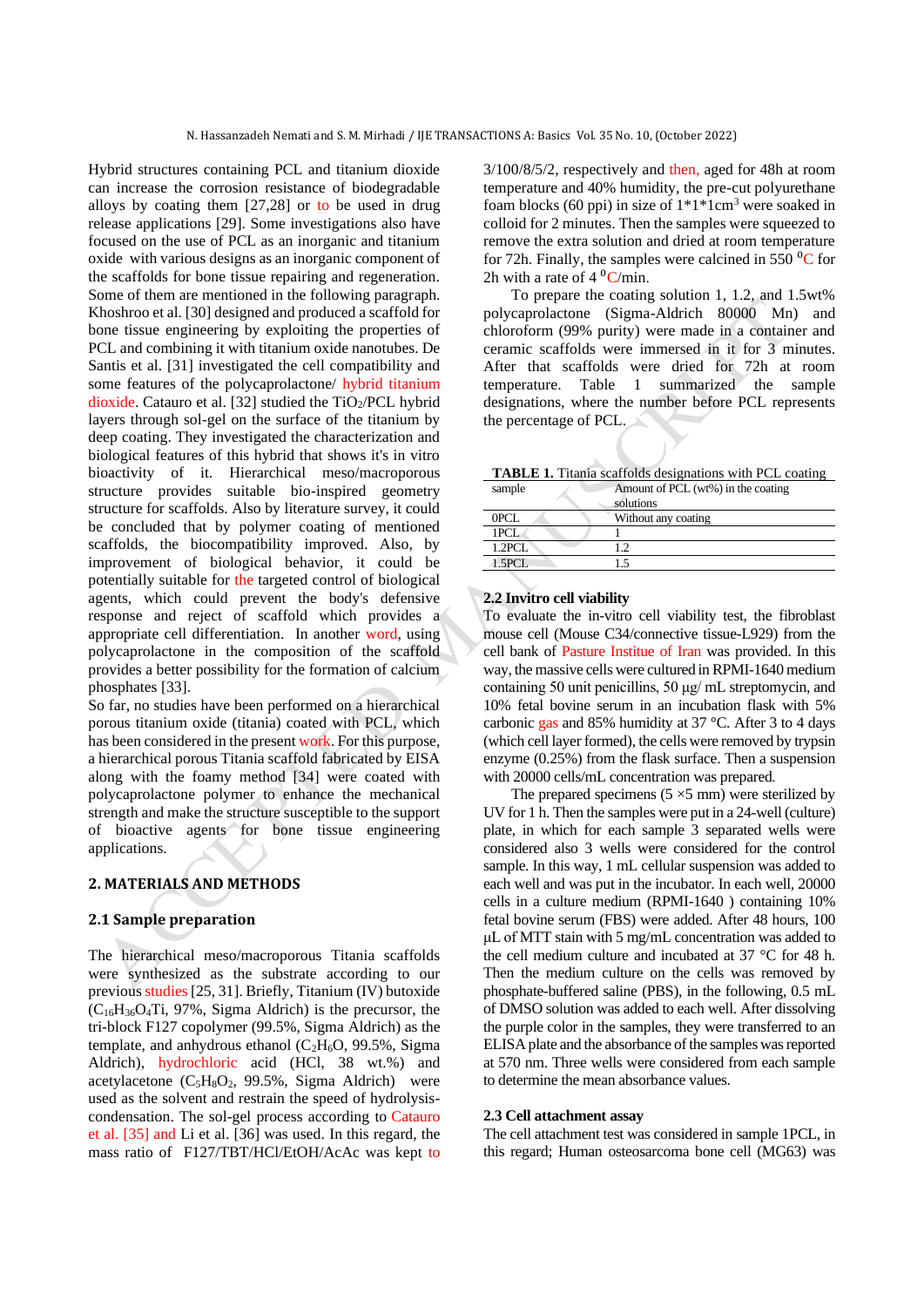obtained from Pasture Institue of Iran cell bank. The massive cells were initially cultured in a cultured media containing 50 units of penicillin and 50 μg/mL streptomycin supplemented with 10% fetal bovine serum in incubation flasks with 5%  $CO<sub>2</sub>$  and 85% humidity at 37 °C. After 3 to 4 days (which cell layer formed), the cells were removed by trypsin enzyme (0.25%) from the flask surface. Then a suspension with 40000 cells/mL concentration was used. Both sides of the prepared samples were sterilized by UV for 1 h. Then the samples were put in a 24-well (culture) plate (each sample individually in one well) and a nonsample well was considered as a control. Then 1 mL of cell suspension was added to samples and placed in an incubator, After 24 and 48h incubation, the sample (1PCL) was evaluated qualitatively by an inverted microscope (Nikon TE-100). In order to stabilize the cells, the samples were washed three times with PBS. Then the sample was placed in glutaraldehyde solution (2.5%) for 2h after 2h washed it again with PBS. In order to dehydrate the sample, different concentrations of alcohol and water were used (by the concentration of 50, 60, 70, 80, 90, and 100 ) for each concentration washed for 5 min. finally, the prepared sample was dried at room temperature and the cell attachment was examined by using an FEI- ESEM Quanta 200 scanning electron microscope.

#### **2.4 Characterization**

Coating of mesoporous with polycaprolactone was studied by small-angle X-ray diffraction (SAXS) by an Asenware AW-DX300 diffractometer with Cu Ka radiation ( $\lambda =$ 1.54184 A<sup>o</sup>) in the 20 range 0.5-10<sup>o</sup>) and Wide-angle X-ray diffraction (WAXRD) was also applied to evaluate the crystalline phase of scaffolds using the same machine in the 2θ range 10 -100°.SEM investigation was used to investigate the morphology and macroporous structure coated with polymer (Zeiss SEM, Germany, on gold-coated samples) also in order to investigate the morphology of the cell attachment of coated samples was examined at room temperature using an FEI- ESEM Quanta 200 scanning electron microscope. Compressive strength of Titania

scaffolds and Titania scaffolds coated by polycaprolactone polymer were tested using (AG-400NL, SHIMADZU Co., JAPAN) with an overhead speed of 0.5 mm/min.

An ethanol immersion test also was performed for calculating of porosity percentages of the samples.

### **2.5 Statistical analysis**

All data were reported as mean values and standard deviation using SPSS software. Statistical analysis of the results was performed using ANOVA test. P-values less than 0.05 were considered statistically significant.

### **3. RESULTS AND DISCUSSIONS**

### **3.1 X-ray diffraction**

Fig. 1a. shows the low-angle X-ray diffraction pattern of samples. As can be seen in this figure, by increasing the weight percent of polycaprolactone, the peak intensity at about  $2\theta = 0.7$  which is representative of the mesoporous structure decreased sharply at small angles, which indicated that the mesoporous structure decreased due to filling the porosity by polycaprolactone .

Also, Wide-angle diffraction (WAXRD) approved the presence of crystalline and amorphous anatase phases and crystalline polycaprolactone. In this way Sownthari and Suthanthiraraj [37] reported that pure PCL has 3 strong diffraction peaks at  $2\theta = 21.4$ , 22 and 23.7 that these peaks were related to (110) (111) and (200) orthorhombic plans, which the XRD results of our obtained data had a good agreement with the reports and had both 2θ=21.4 and 23.7. As the concentration of the polycaprolactone coating solution increased, the corresponding peak of polycaprolactone mentioned above was sharply increased and at the same time, the  $TiO<sub>2</sub>$  peak intensity decreased (see Fig. 1b).

As porous ceramics have low mechanical strength, the coating of these materials by polymers could be an appropriate solution to solve this problem. Also at the same



**Figure 1.** XRD patterns of sample 1PCL, 1.2PCL, 1.5 PCL a) small-angle XRD (SAXS) and b) wide-angle XRD (WAXRD).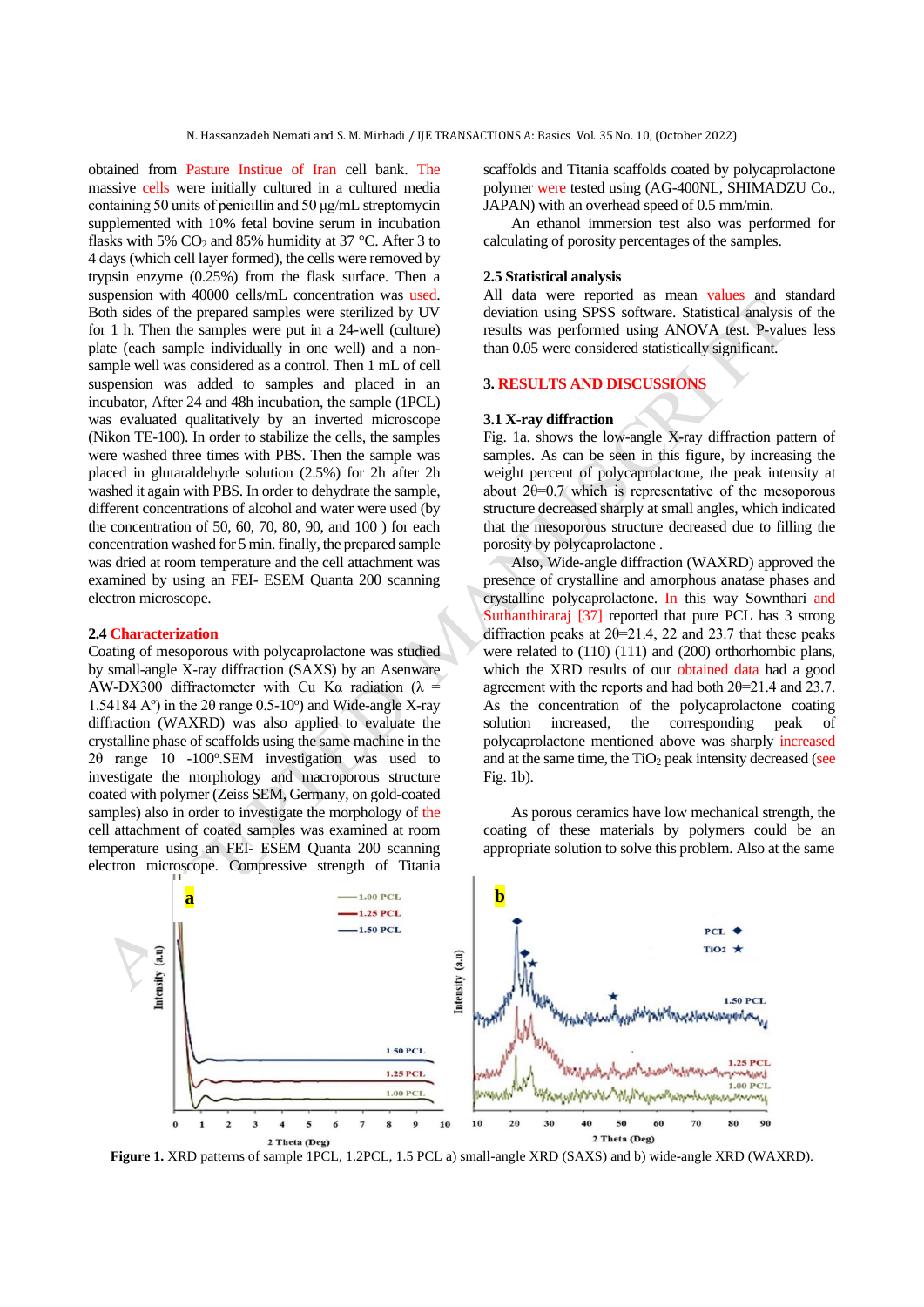time decreasing the porosity could the other point which caused to increase in the mechanical strength of the titania scaffold in the presence of PCL coating [12].

### **3.2 Scanning electron microscopy**

Fig. 2 shows the SEM micrograph of samples 1.2 PCL and 1.5 PCL at 50 and  $300 \times$  magnifications. As could be seen in this figure by increasing the PCL concentration, the vesicular macroporous were filled by PCL and caused limited interconnections of the macroporous network for vascularization. In sum, although by increasing the concentration of PCL, the mechanical strength increased, but due to decreasing the interconnection of macroporous, the sample 1PCL was selected as an optimized sample, and additional investigation was considered in this sample.



Figure 2. SEM micrograph of a ) sample 1.2 PCL b )sample 1.5 PCL at 50 and 300  $\times$  magnifications

In this regard, the microstructure of sample 0PCL was compared with sample 1PCL. Fig. 3a shows the microstructure of sample 0PCL, by investigation of this micrograph it could be concluded that the 0PCL macroporous sample had an integrated structure without any cracks. Also, macroporous sizes of about 300 μm and vesicular porous made this macroporous structure a suitable scaffold for the cell growth. But despite all of these positive features and according to mechanical strength, the low strength of these scaffolds caused to protect them with PCL polymer (see Fig. 3a).

Fig. 3b shows the 1PCL sample, results showed the presence of PCL on the macroporous walls which had no negative effect on limiting macroporous interconnection and the integrated structure of this sample had been preserved. So we have a sample of the same positive features that have higher strength as it showed in Table 2. Also, a higher magnification of sample 1PCL is shown in Figs. 3c and 3d. Fig. 3c shows a porous that is covered by the integrated PCL polymer coating and Fig. 3d illustrates a polymer cover on the macroporous arm. It relates to the appropriate concentration of the polymer solution and the dip-coating technique that was used to coat titania with PCL.



**Figure 3.** SEM micrograph of a) sample 0PCL b) sample 1PCL with the magnification of 300 c) sample 1PCL with the magnification 800 d) sample 1PCL with the magnification of 2000.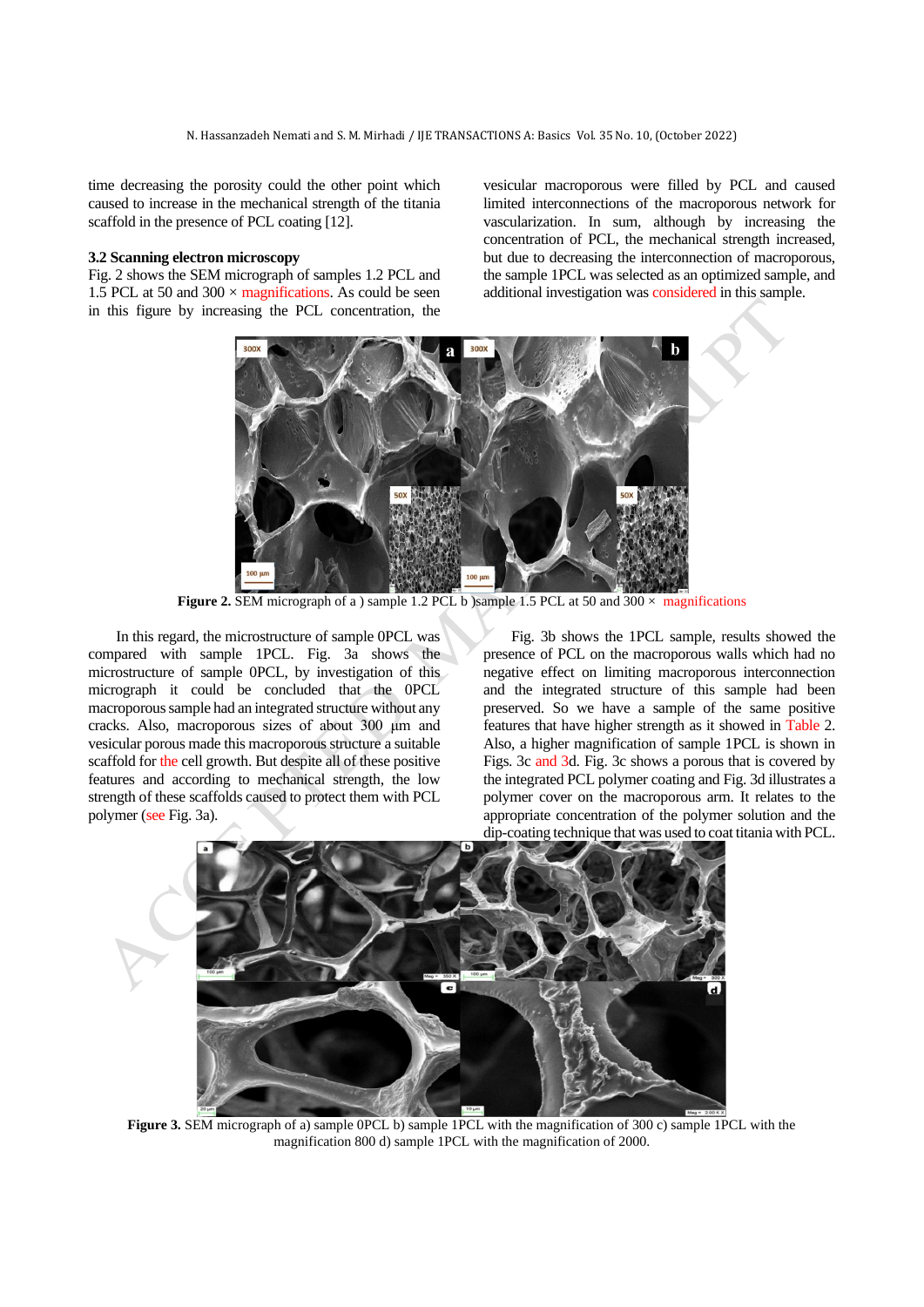The technique had been used before in the formation of a thin polymer film on other macroporous ceramics such as alumina minimizing intrusion into the support pores [40].

#### **3.3 Mechanical strength test**

The compressive strength of uncoated Titania scaffolds which were measured and compared with coated samples (PCL 1, PCL 1.2, PCL 1.5) are summarized in Table 2.

**TABLE 2.** Compressive strength and porosity of the samples

| Sample | <b>Mean Porosity</b><br>$\frac{0}{0}$ | Maximum<br>compressive strength<br>(MPa) |
|--------|---------------------------------------|------------------------------------------|
| 0PCL   | $89.5 \pm 0.3$                        | $0.29 \pm 0.04$                          |
| 1PCL   | $86.2 \pm 0.2$                        | $0.69 \pm 0.03$                          |
| 1.2PCL | $79.3 \pm 0.2$                        | $0.72 \pm 0.02$                          |
| 1.5PCL | $87.3 \pm 0.3$                        | $0.79 \pm 0.02$                          |

Results showed that the uncoated sample had 89.5 % porosity by coating this scaffold with PCL the porosity decreased to 73.8 % with the addition of 1.5 % PCL. That the strength contrariwise effects with porosity and as porosity decreased, the strength increased from 0.29 MPa of uncoated sample to 0.79 MPa for the sample coated by 1.5% PCL.

Also, these results were approved by Kim et al. [38, 39] for the hydroxyapatite scaffold, he reported that a porous hydroxyapatite scaffold (with 8% porosity) synthesized through the inversion foam method showed 0.21 MPa compressive strength, as compositing with polycaprolactone the compressive strength increased to 0.45 MPa.

Taking everything into account, the macroporous titania which covered by 1 % PCL had suitable microstructure and mechanical strength in order to use it as a biomaterial.

# **3.4 The cytotoxicity assay**

The cytotoxicity assay was performed using L929 fibroblast cells was used to compare samples 0PCL and 1PCL with a control sample. The results are shown in Fig. 4. As could be seen in this figure the cell viability for the control sample was about 70.53% and this percentage decreased to 61.33% for sample 0PCL and 65.06% for sample 1PCL, that these results showed that all samples had good viability and no cytotoxicity was observed in these samples. In this way, the sample 1PCL which was coated by PCL showed better cell viability. The literature survey showed that The polymeric coating formed on the scaffold can enhance the mechanical strength and also can be considered as a carrier and a potential for sustained releasing of drugs and biological agents [35]. Khoshroo et al. [30] had pointed out that using PCL with TiO<sub>2</sub> could improve biological behavior for bone tissue engineering applications.

In other words, the polymeric coating has improved the cell viability and a small trace of cytotoxicity was observed in these samples.

### **3.5.The cell attachment assay**

To the above results, it could be concluded that sample 1PCL had better potential to use as a biomaterial, so for the cell attachment assay, sample 1PCL was observed after 48 h immersion in a culture medium containing human osteosarcoma bone marrow (MG63) by using FEI ESEM Quanta 200 scanning electron microscope (see Fig. 5). In this regard, Figs. 5a and 5b show a cell that speared on the surface of the macroporous arm. Due to well cell attachment, 2 characteristics are important: cell spreading and cell adhesion, this sample shows both characteristics, so it showed a good cell attachment .

On the other hand, the cell had a spindle shape with pseudopodia of the osteosarcoma cell which caused better cell attachment in the arms of macroporous .

The higher magnification of sample 1PCL is shown in Figs. 5c and 5d. which Fig. 5c shows the large number of cells attached to the macroporous arms. Also, Fig. 5d illustrates the spindle shape of a cell attached by its pseudopodia of the osteosarcoma cell on the surface of macroporous which could provide cell proliferation.



**Figure 4.** The bar chart of cell viability percentage (fibroblasts (L929) at 570 nm wavelength absorbance in control samples (without scaffold), of sample 0PCL and 1PCL during 48 h.

Taking everything into account, sample 1PCL, simultaneously showed good strength and biological properties to use it as a scaffold in tissue engineering.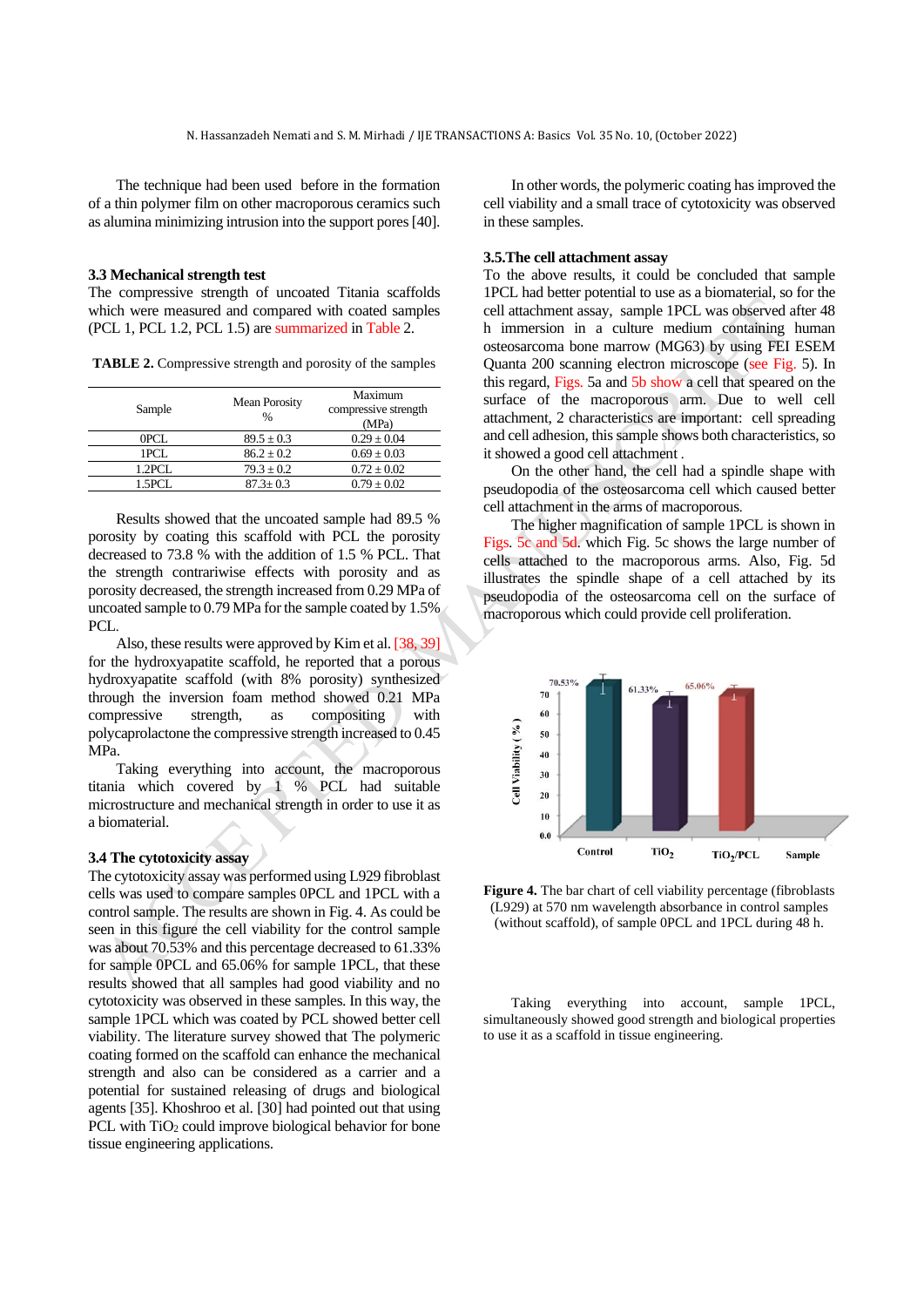N. Hassanzadeh Nemati and S. M. Mirhadi / IJE TRANSACTIONS A: Basics Vol. 35 No. 10, (October 2022)



**Figure 5.** SEM micrograph of cell attachment of sample 1PCL at different magnification

#### **4. CONCLUSION**

In this study, the effect of PCL coating on the mechanical strength, cell viability, and cell attachment of hierarchical meso/ macroporous titania scaffold for bone tissue engineering were reported. The mechanical strength of these samples showed that by coating hierarchical meso/ macroporous titania scaffold with PCL, the mechanical strength increased from 0.29 MPa to 0.79 MPa by coating 1.5% PCL. But in the same way, microstructure investigation showed that by increasing polycaprolactone concentration from 1.2 to 1.5 wt%, the macrospores were filled with polycaprolactone and caused to decrease interconnection of pores. So the sample coated with 1% PCL was considered to evaluate the cytotoxicity and cell viability. Cell viability results showed that both hierarchical meso/ macroporous titania scaffold and hierarchical meso/ macroporous titania scaffold coated by 1% PCL had good cell viability, but the coated sample showed less cytotoxicity. So cell attachment of 1% PCL was evaluated and results showed cell spreading and cell adhesion on the surface of the macroporous arms which could provide cell proliferation .

Conflict of interest: None Funding: None Ethical approval: Not required

#### **References:**

- 1. Ralston SH. "Bone structure and metabolism. *Medicine*. 2013 Oct 1:41(10):581-5. https://doi.org/10.1016/j.mpmed.2013.07.007
- 2. Seeman E, Delmas PD. "Bone quality—the material and structural basis of bone strength and fragility". *New England Journal of Medicine*. 2006 May 25;354(21):2250-61. DOI: 10.1056/NEJMra053077
- 3. Müller R. "Hierarchical microimaging of bone structure and function". *Nature Reviews Rheumatology*. 2009 Jul; 5(7):373- 81. https://www.nature.com/articles/nrrheum.2009.107
- 4. Kiuru MJ, Pihlajamäki HK, Ahovuo JA. "Bone stress injuries". *Acta Radiologica*. 2004 May;45(3):000-. doi: 10.1080/02841850410004724
- 5. Mistry AS, Mikos AG. "Tissue engineering strategies for bone regeneration". *In Regenerative Medicine II* 2005 Jan 1 (pp. 1- 22). Springer, Berlin, Heidelberg. doi: 10.1007/b99997.
- 6. Porter JR, Ruckh TT, Popat KC. "Bone tissue engineering: a review in bone biomimetics and drug delivery strategies". *Biotechnology Progress*. 2009 Nov;25(6):1539-60. doi: 10.1002/btpr.246.
- 7. Jiang S, Wang M, He J. A review of biomimetic scaffolds for bone regeneration: Toward a cell‐free strategy. *Bioengineering & Translational Medicine*. 2020 Dec 2:1-36. DOI: 10.1002/btm2.10206
- Zimmermann G, Moghaddam A. "Allograft bone matrix versus synthetic bone graft substitutes". *Injury*. 2011 Sep 1;42: S16-21. doi: 10.1016/j.injury.2011.06.199
- 9. Rezwan K, Chen QZ, Blaker JJ, Boccaccini AR. "Biodegradable and bioactive porous polymer/inorganic composite scaffolds for bone tissue engineering". *Biomaterials*. 2006 Jun 1;27(18):3413-31.
- https://doi.org/10.1016/j.biomaterials.2006.01.039 10. Bose S, Roy M, Bandyopadhyay A. "Recent advances in bone tissue engineering scaffolds". *Trends in Biotechnology.* 2012 Oct 1:30(10):546-54.

https://doi.org/10.1016/j.tibtech.2012.07.005

- 11. Chen RR, Mooney DJ. Polymeric growth factor delivery strategies for tissue engineering. Pharmaceutical research. 2003 Aug 1;20(8):1103-12. doi: 10.1023/a:1025034925152.
- 12. Yunos DM, Bretcanu O, Boccaccini AR. "Polymer-bioceramic composites for tissue engineering scaffolds". *Journal of Materials Science*. 2008 Jul 1;43(13):4433-42. doi: 10.1517/17425247.2013.808183
- 13. Peroglio M, Gremillard L, Chevalier J, Chazeau L, Gauthier C, Hamaide T. "Toughening of bio-ceramics scaffolds by polymer coating". *Journal of the European Ceramic Society*. 2007 Jan 1;27(7):2679-85.

https://doi.org/10.1016/j.jeurceramsoc.2006.10.016

- 14. NatividadGómez-Cerezo M, Pena J, Ivanovski S, Arcos D, Vallet-regi M, Vaquette C. "Multiscale porosity in mesoporous bioglass 3D-printed scaffolds for bone regeneration". *Materials Science and Engineering: C*. 2020 Nov 6; in press. https://doi.org/10.1016/j.msec.2020.111706
- 15. Yan XX, Deng HX, Huang XH, Lu GQ, Qiao SZ, Zhao DY, Yu CZ. "Mesoporous bioactive glasses. I. Synthesis and structural characterization". *Journal of Non-crystalline Solids.* 2005 Oct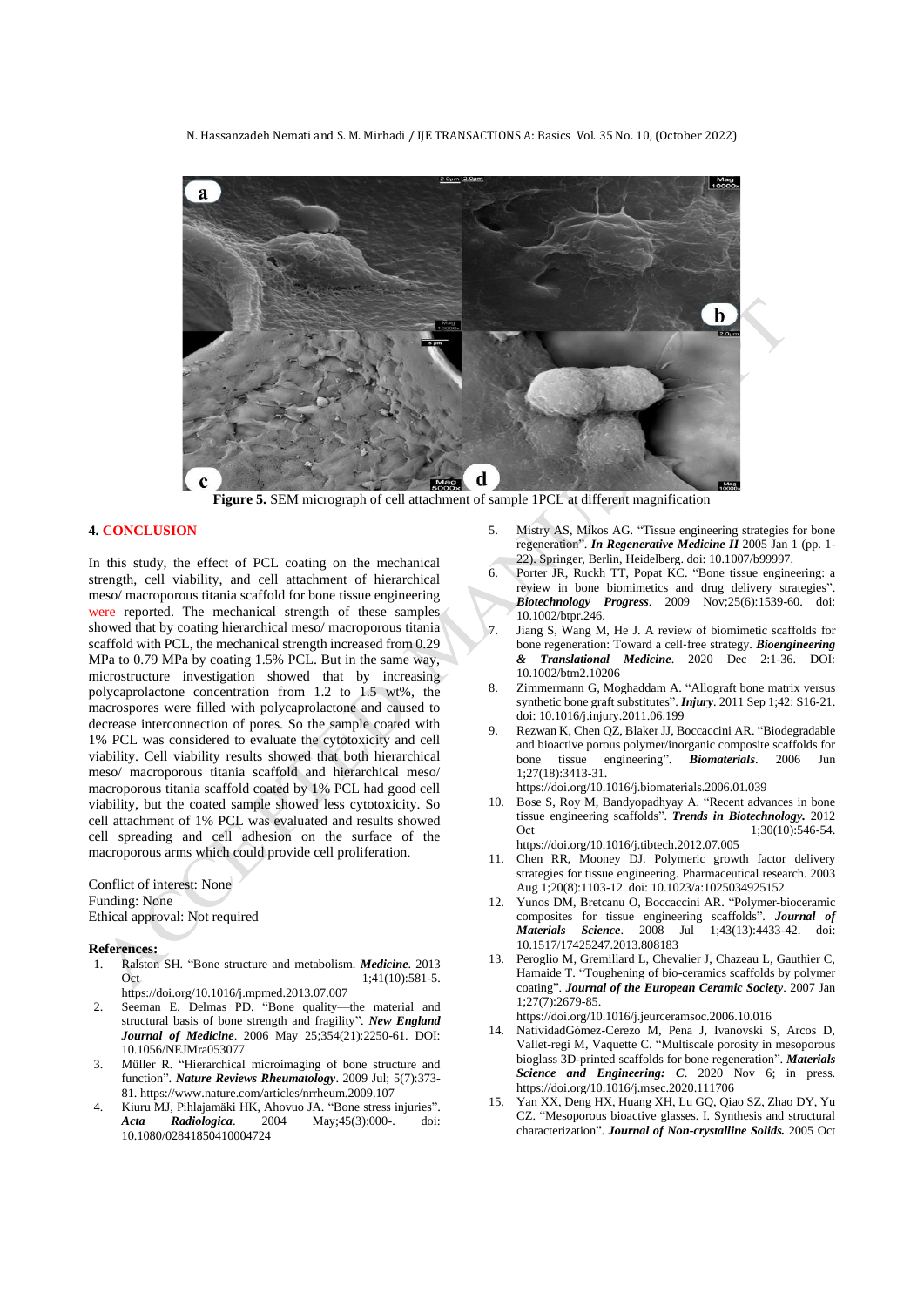15;351(40-42):3209-17.

https://doi.org/10.1016/j.jnoncrysol.2005.08.024

- 16. Tang H, Guo Y, Jia D, Zhou Y. "High bone-like apatite-forming ability of mesoporous titania films". *Microporous and Mesoporous Materials*. 2010 Jun 1;131(1-3):366-72. https://doi.org/10.1016/j.micromeso.2010.01.015
- 17. Li Zh, He Y, Hyldgaard Klausen L, Yan N, Liu J, Chen F, Song W, Dong M, Zhang Y. "Growing vertical aligned mesoporous silica thin film on nanoporous substrate for enhanced degradation", *Drug Delivery and Bioactivity. Bioactive Materials*. 2021 May;6(5): 1452-1463. https://doi.org/10.1016/j.bioactmat.2020.10.026
- 18. Kulkarni M, Mazare A, Gongadze E, Perutkova Š, Kralj-Iglič V, Milošev I, Schmuki P, Iglič A, Mozetič M. "Titanium nanostructures for biomedical applications". *Nanotechnology*. 2015 Jan 22;26(6):062002. doi: 10.1088/0957- 4484/26/6/062002.
- 19. Haugen H, Will J, Köhler A, Hopfner U, Aigner J, Wintermantel E. "Ceramic TiO2-foams: characterisation of a potential scaffold". *Journal of the European Ceramic Society*. 2004 Apr 1;24(4):661-8. https://doi.org/10.1016/S0955-2219(03)00255-3
- 20. Loca D, Narkevica I, Ozolins J. "The effect of TiO2 nanopowder coating on in vitro bioactivity of porous TiO2 scaffolds". *Materials Letters*. 2015 Nov 15; 159:309-12. https://doi.org/10.1016/j.matlet.2015.07.017
- 21. Zhang P, Zhang Z, Li W, Zhu M. "Effect of Ti-OH groups on microstructure and bioactivity of TiO2 coating prepared by micro-arc oxidation". *Applied Surface Science*. 2013 Mar 1; 268:381-6. https://doi.org/10.1016/j.apsusc.2012.12.105
- 22. Tiainen H, Wohlfahrt JC, Verket A, Lyngstadaas SP, Haugen HJ. "Bone formation in TiO2 bone scaffolds in extraction sockets of minipigs". *Acta biomaterialia*. 2012 Jul 1;8(6):2384-91. https://doi.org/10.1016/j.actbio.2012.02.020
- 23. Haugen HJ, Monjo M, Rubert M, Verket A, Lyngstadaas SP, Ellingsen JE, Rønold HJ, Wohlfahrt JC. "Porous ceramic titanium dioxide scaffolds promote bone formation in rabbit periimplant cortical defect model". *Acta Biomaterialia*. 2013 Feb 1;9(2):5390-9. https://doi.org/10.1016/j.actbio.2012.09.009
- 24. Kulkarni M, Mazare A, Gongadze E, Perutkova Š, Kralj-Iglič V, Milošev I, Schmuki P, Iglič A, Mozetič M. "Titanium nanostructures for biomedical applications". *Nanotechnology*. 2015 Jan 22;26(6):062002. doi: 10.1088/0957- 4484/26/6/062002.
- 25. Mirhadi SM, Nemati NH, Tavangarian F, Joupari MD. "Fabrication of hierarchical meso/macroporous TiO2 scaffolds by evaporation-induced self-assembly technique for bone tissue engineering applications". *Materials Characterization*. 2018 Oct 1; 144:35-41. https://doi.org/10.1016/j.matchar.2018.06.035
- 26. Liu J, Hu X, Dai H, San Z, Wang F, Ren L, Li G. "Polycaprolactone/calcium sulfate whisker/barium titanate piezoelectric ternary composites for tissue reconstruction". *Advanced Composites Letters*. 2020 Jan 10; 29:2633366X19897923. <https://doi.org/10.1177/2633366X19897923>

27. M.Alves M, CatarinaSantos C, F.Montemor M. "Improved corrosion resistance on Mg-2Ca alloy with TiO2 nanoparticles embedded in a polycaprolactone (PCL) coating". **Applied Surface Science Advances.** 2022 June; 9: 100257.

https://doi.org/10.1016/j.apsadv.2022.100257 28. Singh N, Batra U, Kumar K, Mahapatro A. "Evaluation of corrosion resistance, mechanical integrity loss and biocompatibility of PCL/HA/TiO2 hybrid coated biodegradable ZM21 Mg alloy". **Journal of Magnesium and Alloys**. 2021 December 4. https://doi.org/10.1016/j.jma.2021.10.004

- 29. Jariya S. A I, Ashwaq Babu A, NarayananT.S.Na S, Vellaichamy E, K R. "Development of a novel smart carrier for drug delivery: Ciprofloxacin loaded vaterite/reduced graphene oxide/PCL composite coating on TiO2 nanotube coated titanium". **Ceramics International**. 2022 April 1; 48(2): 9579- 9594. https://doi.org/10.1016/j.ceramint.2021.12.156
- 30. Khoshroo K., Kashi TS, Moztarzadeh F, Tahriri M, Jazayeri HE, Tayebi L. "Development of 3D PCL microsphere/TiO2 nanotube composite scaffolds for bone tissue engineering". *Materials Science and Engineering: C*. 2017 Jan 1; 70:586-98. https://doi.org/10.1016/j.msec.2016.08.081
- 31. De Santis R, Catauro M, Di Silvio L, Manto L, Raucci MG, Ambrosio L, Nicolais L. "Effects of polymer amount and processing conditions on the in vitro behaviour of hybrid titanium dioxide/polycaprolactone composites". *Biomaterials.* 2007 Jan 1;28(18):2801-9. https://doi.org/10.1016/j.biomaterials.2007.02.014
- 32. Catauro M, Papale F, Bollino F. "Characterization and biological properties of TiO2/PCL hybrid layers prepared via sol–gel dip coating for surface modification of titanium implants". *Journal of Non-Crystalline Solids*. 2015 May 1; 415:9-15. https://doi.org/10.1016/j.jnoncrysol.2014.12.008
- 33. Kamal Kumar Gupta, Akshay Kundan, Pradeep Kumar Mishra, Pralay Maiti. "Polycaprolactone composites with TiO2 for potentional nanobiomaterials: Tunable properties using different phases".*Physical Chemistry Chemical Physics*. 2012,14,12844- 53. https://doi.org/10.1039/C2CP41789H
- 34. Hassanzadeh Nemati N, Mirhadi SM. "Synthesis and Characterization of Highly Porous TiO2 Scaffolds for Bone Defects". *International Journal of Engineering, Transactions A: Basics*. 2020 Jan 1;33(1):134-40. Doi.org.10.5829/ije.2020.33.01a.15
- 35. Catauro M, Bollino F, Papale F, Lamanna G. "TiO2/PCL Hybrid Layers Prepared via Sol-Gel Dip Coating for the Surface Modification of Titanium Implants: Characterization and Bioactivity Evaluation". In *Applied Mechanics and Materials*  2015 (Vol. 760, pp. 353-358). Trans Tech Publications Ltd. https://doi.org/10.4028/www.scientific.net/AMM.760.353
- Li H, Wang J, Li H, Yin S, Sato T. "High thermal stability thick wall mesoporous titania thin films". *Materials Letters*. 2009 Jul 31;63(18-19):1583-5.

https://doi.org/10.1016/j.matlet.2009.04.017

- 37. Sownthari K, Suthanthiraraj SA. "Synthesis and characterization of an electrolyte system based on a biodegradable polymer". *Express Polymer Letters*. 2013 Jun 1;7(6). DOI: 10.3144/expresspolymlett.2013.46
- 38. Kim HW, Knowles JC, Kim HE. "Hydroxyapatite porous scaffold engineered with biological polymer hybrid coating for antibiotic Vancomycin release". *Journal of Materials Science: Materials in Medicine.* 2005 Mar 1;16(3):189-95. doi: 10.1007/s10856-005-6679-y
- 39. Kim HW, Knowles JC, Kim HE. "Hydroxyapatite/poly (εcaprolactone) composite coatings on hydroxyapatite porous bone scaffold for drug delivery". *Biomaterials*. 2004 Mar 1;25(7- 8):1279-87[. https://doi.org/10.1016/j.biomaterials.2003.07.003](https://doi.org/10.1016/j.biomaterials.2003.07.003)
- 40. B.S.Hamm J, Ambrosi A, D.Pollo L, R.Marcilio N, CristinaTessaro I. "Thin polymer layer-covered porous alumina tubular membranes prepared via a dip-coating/phase-inversion process". *Materials Chemistry and Physics*. 2021 June 1;265: 124511. https://doi.org/10.1016/j.matchemphys.2021.124511